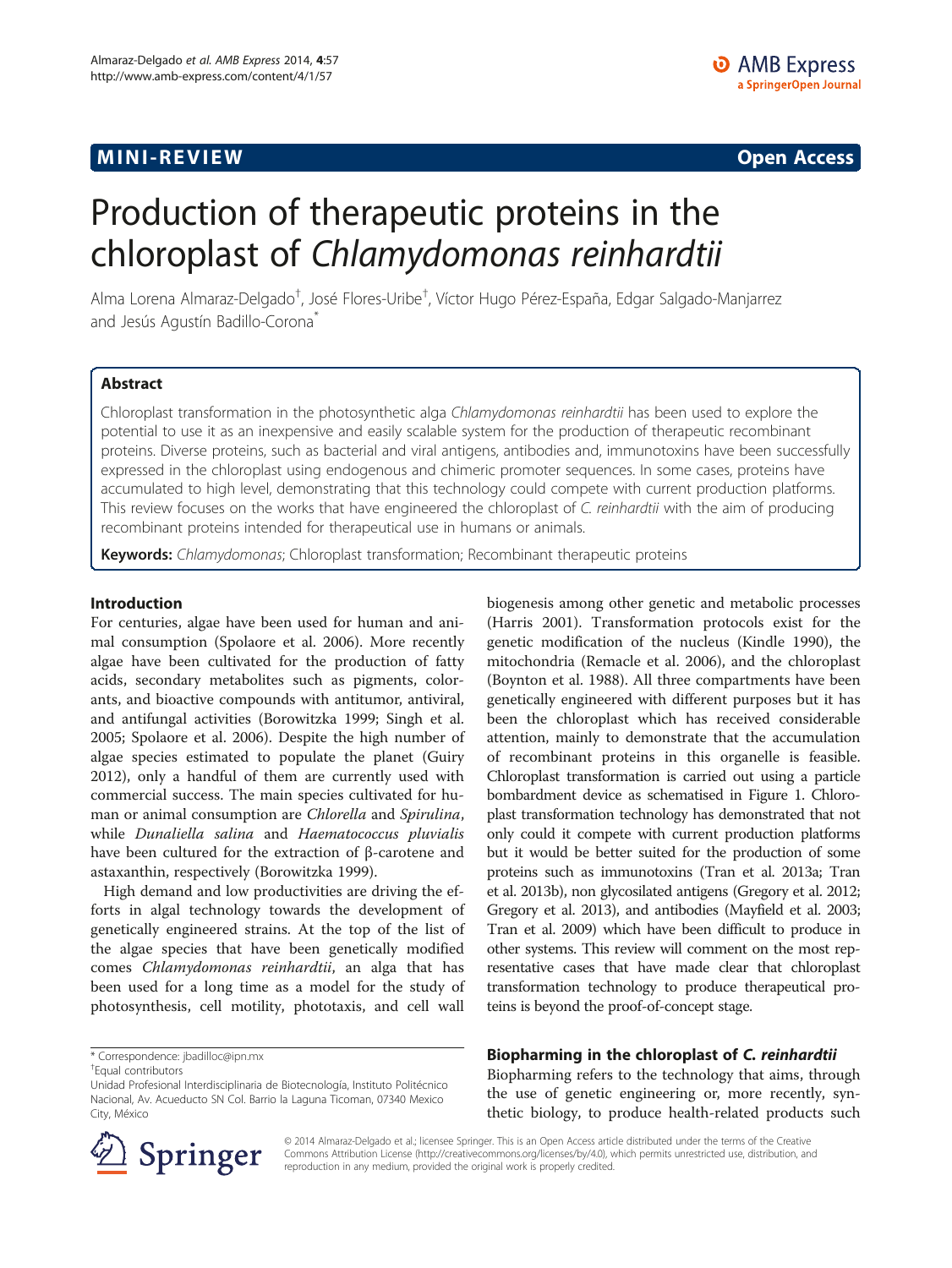<span id="page-1-0"></span>

as antibodies, antigens, human blood components, growth factors, etc. from plants and animals, as opposed to the traditional chemical synthesis in the pharmaceutical industry, the extraction from the natural source or production in bacteria, yeast or mammalian cells (Gimpel et al. [2013](#page-7-0); Specht et al. [2010\)](#page-8-0). Biopharming in plants and algae has several advantages over bacteria and yeast; three of the most import are: a) a product that is free of human pathogens and more quality-consistent; b) larger quantities can be obtained in a reduced or confined area and; c) low production cost when organisms are grown in economic media.

Microbes, yeast, and mammalian cells have been explored to produce therapeutic proteins (Demain and Vaishnav [2009](#page-7-0)), in fact, there are products derived from genetic engineering currently in the market (Leader et al. [2008\)](#page-7-0). Because C. reinhardtii has many advantages over other species, it is not surprising that it has also

been proposed as a platform for the production of highvalue proteins with therapeutical applications (Specht et al. [2010](#page-8-0)). Some of the advantages C. reinhardtii has include: a fast growth rate compared to plants and animal cells, it is a Generally Recognized as Safe (GRAS) organism by the Food and Drug Administration from the United States of America, cell cultures can be grown in bioreactors, thus reducing the risk of transgene dispersion, or in open raceways without competing with arable land.

Genetic tools and transformation protocols have been developed for the chloroplast of C. reinhardtii for the production of high value molecules for the biotechnological industry (Rosales-Mendoza et al. [2012](#page-8-0); Specht et al. [2010](#page-8-0)). However, unlike plants, where chloroplast genetic engineering has been used more widely, for instance, to produce oils, pigments, vitamins, enzymes, or to make drought and salt tolerant plants (Bock [2014](#page-7-0);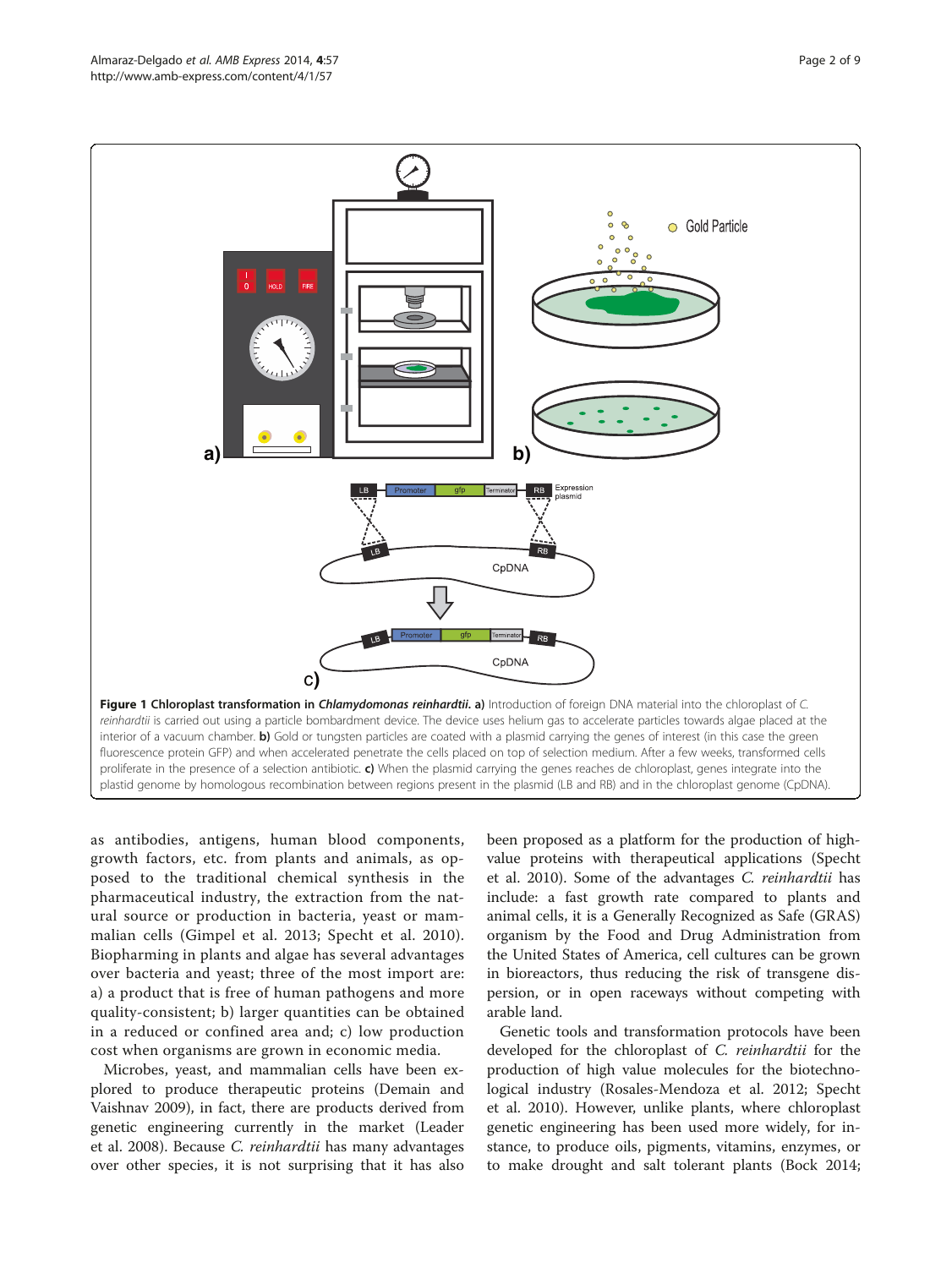Maliga and Bock [2011](#page-7-0)), chloroplast genetic engineering C. reinhardtii has mainly been limited to the production of proteins with therapeutical applications. In Table [1](#page-4-0), a comprehensive list of the therapeutic proteins produced in the chloroplast of C. reinhardtii, showing the genetic elements used for expression and relevant information can be consulted. Such proteins include: viral and bacterial antigens, antibodies, immunotoxins, and enzymes. In the following section representative cases that have dealt with the production of these proteins will be discussed. For a more complete review of chloroplast genetic tools (Bateman and Purton [2000;](#page-7-0) Day and Goldschmidt-Clermont [2011\)](#page-7-0), synthetic biology in algae (Georgianna and Mayfield [2012](#page-7-0); Gimpel et al. [2013](#page-7-0)), and application perspectives (Beer et al. [2009;](#page-7-0) Gimpel et al. [2013](#page-7-0)) the reader is invited to consult the appropriate references.

# **Antibodies**

Demand for antibodies to treat diverse diseases is constantly increasing and is likely to be difficult to meet in the near future. Antibodies have been difficult to produce in prokaryotic systems and thus have to be produced in eukaryotic systems (Makino et al. [2011](#page-7-0)). Most of the commercially available antibodies are currently produced in mammalian cells making the final product expensive and sometimes scarce (Leader et al. [2008](#page-7-0)). If antibodies could be efficiently produced in a photosynthetic organism, price would drop and the product would be more accessible to developing countries.

Antibodies have been successfully expressed in the chloroplast of C. reinhardtii. Mayfield et al. ([2003](#page-7-0)) have expressed a monoclonal antibody directed against a glycoprotein of the herpes simplex virus D (HSV8). The antibody was expressed from a large single chain (lsc) coding sequence, which consisted on the entire IgA heavy chain protein fused to the variable region of the light chain by a flexible linker peptide. The expression of the HSV8-lsc was under the control of the chloroplast *atpA* and *rbcL* promoters. The lsc antibody accumulated as a soluble protein in transplastomic strains (that is, strains with a transgenic chloroplast genome), and was capable of binding to herpes virus protein D in vitro. The lsc antibodies formed disulphide bonds and assembled as dimers in the chloroplast.

In another successful case of an antibody produced in C. reinhardtii chloroplast, (Tran et al. [2009\)](#page-8-0) have demonstrated that a monoclonal antibody against a protein from Bacillus anthracis could be assembled into a functional tetrameric structure consisting on 2 heavy-chain and 2 light-chain subunits, capable of binding the PA83 antigen from the pathogen in vitro. Affinity was determined for the antibodies produced by the alga and an antibody expressed in a mammalian system and were shown to be similar in function. A

comparison with antibody 83K7C, expressed in CHO cells, which had been demonstrated to provide protection from anthrax toxicity, in both cell-based assays and animal models, (Tran et al. [2009](#page-8-0)) showed that, apart from the lack of glycosylation (inherent to chloroplasts), the chloroplast-produced antibody had the same PA83 binding properties than the antibody produced in the mammalian cell-line. The antibody producing strain was reported to be stable and continued to produce the antibody for more than one year.

# Immunotoxins

Immunotoxins, antibodies linked to a proteic toxin, have found application in cancer treatment as eukaryotic toxins can be coupled to antibodies with cancer-cell specific binding affinity, thus targeting the apoptosis-inducing toxin. Immunotoxins have been difficult to produce in eukaryotic systems, because due to their nature they kill eukaryotic cells, and production in bacteria has had limited success because prokaryotes are unable to fold multiple domain proteins.

The Stephen Mayfield group at the University of California San Diego has shown that immunotoxins can be produced and confined in the chloroplast of C. reinhardtii. A single chain antibody recognizing the CD22 surface receptor from B-cells was fused either to domain II and III of Exo-toxin A from Pseudomonas aeruginosa (Tran et al. [2013b](#page-8-0)) or to the ribosome inactivating protein, gelonin, from Gelonium multiflorm (Tran et al. [2013a\)](#page-8-0). In both cases it was demonstrated that the immunotoxins were capable of specifically binding to B-cell in vitro and that in the case of the immunotoxin Exotoxin A, survival of mice implanted with a human B-cell tumor, the life-span was extended. The two reports are the first cases in which entire immunotoxins have been produced in eukaryotic cells. This has been possible because the chloroplast served as a confined compartment sequestering the eukaryotic toxin from the cytosol, where it is toxic.

# Antigens for vaccination

Of the total deaths in the world, 25% result from infectious diseases; that number increases to 45% in developing countries (Arntzen et al. [2005\)](#page-7-0). In humans, vaccination is the most effective mean of inducing resistance to a certain pathogen. The World Health Organization [\(WHO\)](#page-8-0) and the United Nations Children's Fund [\(UNICEF](#page-8-0)) have emphasised the need for new production technologies that can satisfy the demand for global immunisation [\(UNICEF](#page-8-0); [WHO](#page-8-0)). They have also made clear that needle-free, heatstable, and ease of distribution are important elements for these vaccines to be cost-benefit acceptable.

If antigens intended for vaccination (subunit vaccination) could be produced in GRAS organisms, such as C. reinhardtii, the purification process would not be concerned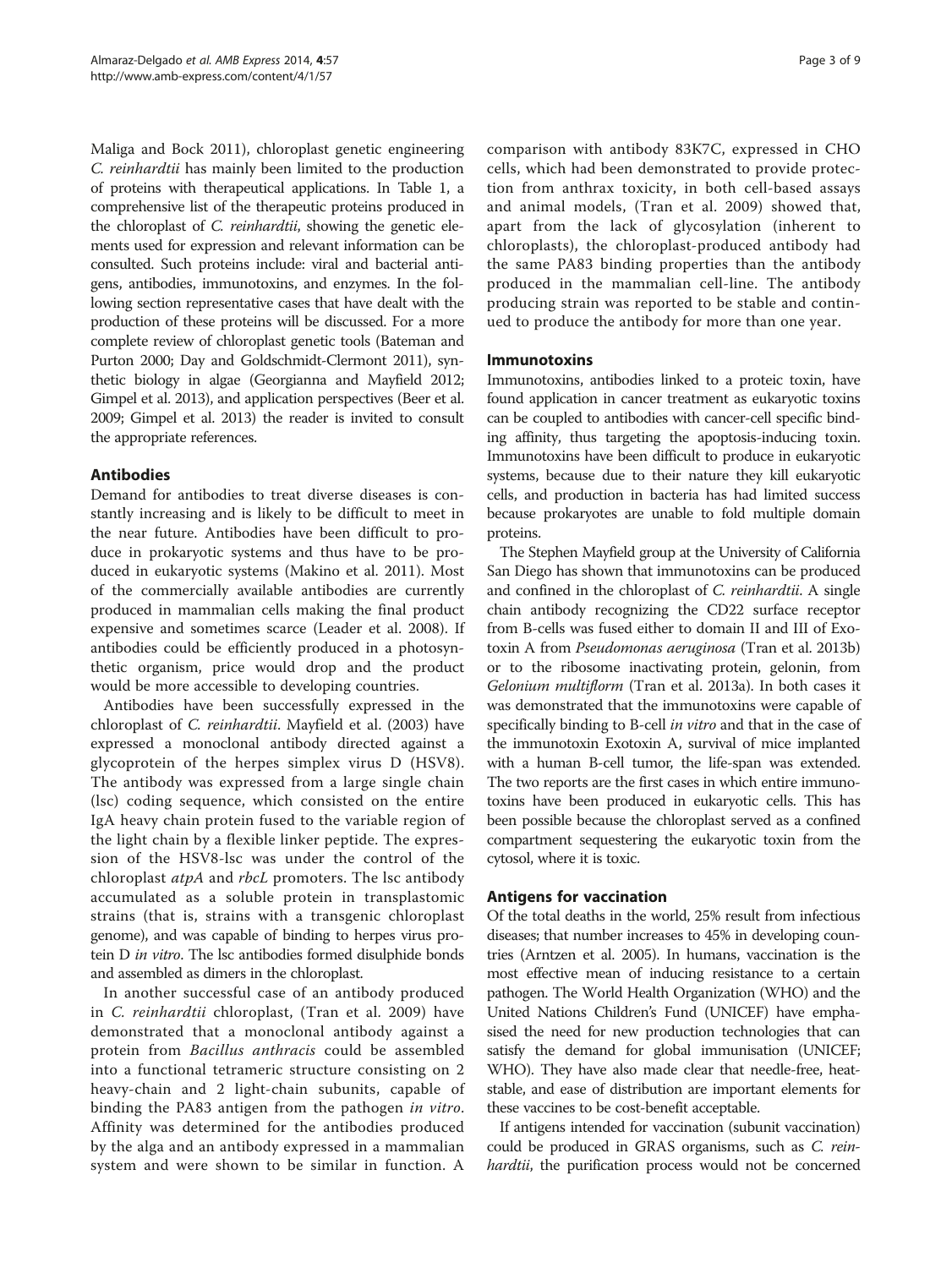with the removal of toxins or rests of a pathogen, making the process less expensive and the product safer than when it is obtained from microbial cultures. Furthermore, for certain applications, whole GRAS organism (lysed or lyophilized) could even be used as vehicles for administration (Yoon et al. [2011\)](#page-8-0). A few attempts have been made to express viral or bacterial antigens in the chloroplast of C. reinhardtii, for which some examples are given below.

The first subunit viral vaccine produced in the chloroplast of C. reinhardtii was the translational fusion of the structural protein VP1, from the Foot and Mouth Disease Virus (FMDV), and the cholera toxin B subunit (CtxB) (Sun et al. [2003](#page-8-0)). FMD in livestock can be prevented by subunit vaccination. The structural protein VP1 of FMDV carries critical epitopes, which can induce neutralizing antibodies while the CtxB is a potent mucosal adjuvant that can bind to intestinal epithelial surfaces via GM1 ganglioside receptors. The CtxB-VP1 fusion protein produced in the chloroplast retained both GM1-ganglioside binding affinity and antigenicity. The CtxB-VP1 fusion protein accumulated up to 3% of the total soluble protein (TSP), a 30-fold increase in comparison with the accumulation level obtained for the same antigen when produced from the nuclear genome of alfalfa and Arabidopsis thaliana (Carrillo et al. [1998;](#page-7-0) Wigdorovitz et al. [1999\)](#page-8-0).

Bacterial antigens have also been shown to accumulate in the chloroplast of C. reinhardtii (Michelet et al. [2011](#page-7-0)). Genes acrV and vapA, from Aeromonas salmonicida, an important pathogen causing fish furunculosis were expressed using the *atpA*, *psbA*, and *psbD* promoters, previously reported to produce high levels of expression for various transgenes (Rasala et al. [2011](#page-7-0)). The genes were also expressed from a newly proposed promoter, the promoter from gene psaA along with exon 1 from the same gene (PpsaA-exon1). The authors postulated that, since in wild-type strains the psaA mRNA is spliced in trans from three separate precursors, the precursor psaA-exon1 would over-accumulate in mutants defective in psaA transsplicing. The same should happen to a chimeric mRNA with the PpsaA-exon1. Furthermore, as the unassembled product of psaA inhibits the translation of their own mRNA, in a transsplicing-deficient mutant where *psaA* product cannot be produced, feedback inhibition would be circumvented, and the translation of a recombinant protein expressed under the PpsaA-exon1 would be higher. It was found that by expressing acrV and VapA from the PpsaAexon1 promoter in a nuclear mutant-deficient on the psaA trans-splicing factor, VapA accumulated to 0.3% and AcrV to 0.8% total protein (TP). In the case of VapA, this level was approximately 15 to 30-fold higher than the level of VapA present in cells where the nuclear mutation was absent. Even though this increase in the level of accumulation looks attractive, the fact that the transgenic lines obtained are non photosynthetic is a drawback, because, even though lines could be cultivated with acetate as the only carbon source, costs could be reduced if lines were simply grown on  $CO<sub>2</sub>$  and light.

The fact that chloroplasts do not glycosilate proteins might be seen as a drawback. However, this characteristic has been exploited positively for certain proteins, (Gregory et al. [2013](#page-7-0)) have successfully expressed the structurally complex non-glycosilated proteins Pfs25 and Pfs28 from Plasmodium falciparum, the parasite responsible of malaria. Proteins accumulated to levels of 0.2- 0.5% TSP when expressed from the psbA promoter in photosynthetic deficient strains. It has been suggested that Pfs25 and Pfs28 could be used to generate antibodies that bind, and neutralize them in vivo, thus preventing the formation of P. falciparum sporozoites in the mosquitos, which are ultimately responsible for the transmission of the parasite to humans. Producing these proteins in other systems has been difficult as diverse conformations occur and the proteins are glycosylated when produced in eukaryotic systems whilst native Pfs25 and Pfs28 from the parasite are not. When produced in the chloroplast, proteins folded correctly, lacked glycosylation, and generated antibodies that blocked the transmission of the parasite by preventing the formation of the sporozoites in the mosquito in vitro. This shows the fitness of the C. reinhardtii chloroplast for the expression of properly folded complex proteins.

## Oral delivery of chloroplast-produced antigens

The use of whole lyophilized algae as a vehicle to orally administer biologically active proteins has also been demonstrated, even if only for a limited number of cases. The D2 fribronectin-binding domain from Staphylococcus aureus (Georgianna and Mayfield [2012](#page-7-0)) and the transmission blocking Pfs25 antigen from Plasmodium falciparum, the causative agent of malaria (Gregory et al. [2013](#page-7-0)), have been shown to elicit systemic and mucosal responses when fed to mice in a lyophilized powder of algae. The idea that algae expressing antigens could be administered orally seems very attractive because presumably the production of IgG and IgA antibodies could be induced and hence confer protection to the animal or person vaccinated.

In the case of the D2 fribronectin-binding domain from *S. aureus*, specific mucosal (measured by the presence of IgA antibodies) and systemic (measured by the presence of IgG antibodies) immune responses were demonstrated following oral delivery of lyophilized algae expressing the D2 protein. Furthermore, immunized mice were able to reduce pathogen load when S. aureus was inoculated in the intestine and the spleen.

In the case of Pfs25 from *P. falciparum*, when it was translationally fused to CtxB and administered orally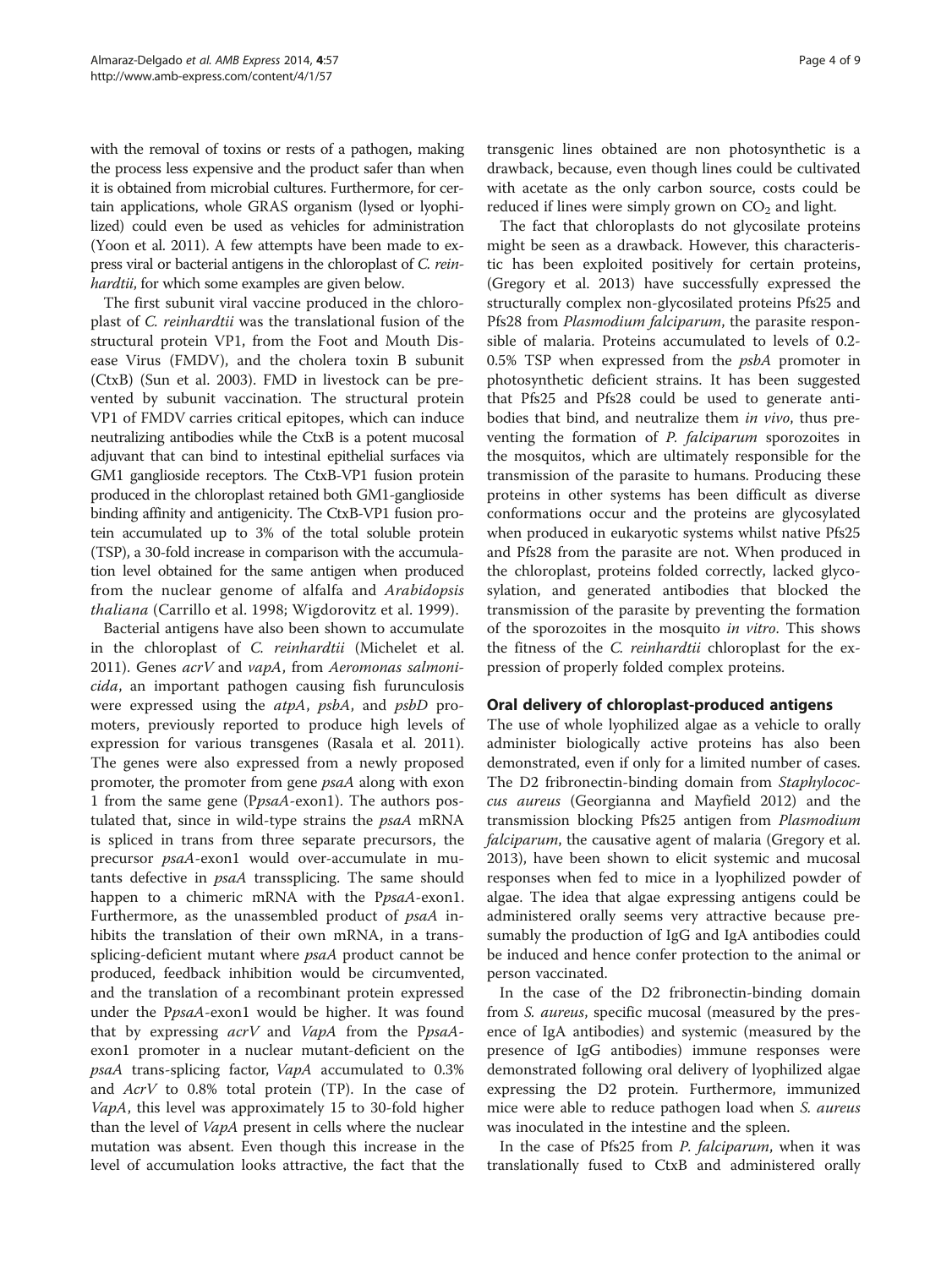<span id="page-4-0"></span>

| Table 1 Overview of recombinant proteins produces in the chloroplast of Chlamydomonas reinhardtii |  |
|---------------------------------------------------------------------------------------------------|--|
|---------------------------------------------------------------------------------------------------|--|

| Recombinant therapeutic protein                                                                                          | Yield                              | <b>Relevant information</b>                                                                                                                                                                                                                 | Reference              |
|--------------------------------------------------------------------------------------------------------------------------|------------------------------------|---------------------------------------------------------------------------------------------------------------------------------------------------------------------------------------------------------------------------------------------|------------------------|
| VP1-CTB; Protein VP1 from foot and mouth<br>disease virus (FMDV) fused to cholera toxin<br>B (CTB)                       | Protein (TSP)                      | 3-4% Total Soluble Demonstrated that the C. reinhardtii chloroplast<br>derived VP1-CTB could bind to GM1-ganglioside<br>receptor in vitro                                                                                                   | (Sun et al. 2003)      |
| HSV-lsc; Large single chain (lsc) antibody<br>directed against glycoprotein D protein<br>from Herpes simplex virus (HSV) | Not reported                       | First report to show that the C. reinhardtii<br>chloroplast can efficiently fold antibodies and form<br>disulfide bonds                                                                                                                     | (Mayfield et al. 2003) |
| TRAIL; Tumor necrosis factor-related<br>apoptosis-inducing ligand                                                        | 0.43%-0.67% TSP                    |                                                                                                                                                                                                                                             | (Yang et al. 2006)     |
| M-SAA; Mammary-associated serum amyloid                                                                                  | 3%-5% TSP                          | M-SAA was shown to generate mucin induction in<br>a human intestinal epithelial cell line. Demonstrated<br>that the psbA promoter yields high level or<br>recombinant protein accumulation when the<br>endogenous psbA gene is absent       | (Manuell et al. 2007)  |
| CSFV-E2; Classical swine fever virus (CSFV)<br>structural protein E2                                                     | 1.5-2% TSP                         | Subcutaneous immunization of mice with E2 was<br>shown to induced IgG antibodies                                                                                                                                                            | (He et al. 2007)       |
| Human glutamic acid decarboxylase (hGAD65)                                                                               | 0.25-0.3% TSP                      | The protein was shown to immunoreact with sera<br>from diabetic mice                                                                                                                                                                        | (Wang et al. 2008)     |
| IBDV-VP2; Infectious burial disease virus VP2<br>protein                                                                 | 4-0.8% Total cell<br>protein (TCP) | This report looked at the expression of 11 proteins.<br>Nine proteins showed some level of accumulation,                                                                                                                                    | (Surzycki et al. 2009) |
| <b>IHNV-G; Infectious haematopoietic necrosis virus &lt; 0.5% TCP</b>                                                    |                                    | while the rest could not be detected. It showed<br>that there are variations in the level of expression                                                                                                                                     |                        |
| IPNV-VP2; Infectious pancreatic necrosis virus                                                                           | $< 0.3\%$ TCP                      | even amongst lines obtained with the                                                                                                                                                                                                        |                        |
| VP2 protein                                                                                                              | 1-0.1% TCP                         | transformation construct. Authors postulated the<br>existence of the transformosome, a state in which                                                                                                                                       |                        |
| IPNV-VP2 SBC; Infectious pancreatic necrosis<br>virus                                                                    | 1-0.2% TCP                         | particular genomic characteristics, induced<br>incidentally with transformation, affect, negatively or                                                                                                                                      |                        |
| Quorum sensing-regulated gene (LecA) p57                                                                                 | $<$ 0.5 TCP                        | positively, the expression of the transgene                                                                                                                                                                                                 |                        |
| PCV2; Porcine circovirus type 2                                                                                          | 0.9-0.2% TCP                       |                                                                                                                                                                                                                                             |                        |
| $VP-2C$                                                                                                                  | $< 0.5\%$ TCP                      |                                                                                                                                                                                                                                             |                        |
| <b>VP28</b>                                                                                                              | 21-0.2% TCP                        |                                                                                                                                                                                                                                             |                        |
| HC-83K7C; Heavy chain human monoclonal<br>antibody against anthrax protective antigen 83<br>(PA83)                       | 0.01% dwt                          | It was shown that the heavy and light chains<br>expressed in trans could assembled into a<br>fully-functional monoclonal antibody against PA83                                                                                              | (Tran et al. 2009)     |
| LC-83K7C; Light chain human monoclonal<br>antibody against anthrax PA83                                                  |                                    |                                                                                                                                                                                                                                             |                        |
| CTB-D2; D2 fibronectin-binding domain of<br>Staphylococcus aureus fused to the cholera toxin<br><b>B</b> subunit         | 0.7% TSP                           | First report to show that an orally-administered alga<br>expressing an antigen in the chloroplast triggers a<br>mucosal and systemic immune response in mice                                                                                | (Dreesen et al. 2010)  |
| 14FN3; Domain 14 of human fibronectin                                                                                    | 3%-0.15% TSP                       | This report looked at the expression of seven                                                                                                                                                                                               | (Rasala et al. 2010)   |
| VEGF; Human vascular endothelial growth factor 2%-0.1% TSP                                                               |                                    | therapeutic proteins. For three of the proteins, a<br>level of accumulation above 1% was observed,                                                                                                                                          |                        |
| HMGB1; High mobility group protein B1                                                                                    | 2.5%-1% TSP                        | whereas for the rest of the proteins, erythropoietin,<br>interferon $\beta$ , and proinsulin no protein was<br>detected. Biological activity was evaluated for VEGF<br>and HMGB1                                                            |                        |
| acrV2 and vapA2; antigens from the fish<br>pathogen Aeromonas salmonicida                                                | 0.8% and 0.3% TP<br>respectively   | Showed that the psaA promoter-exon1 element can (Michelet et al. 2011)<br>be used to drive the expression of foreign genes in<br>non-photosynthetic strains                                                                                 |                        |
| Escherichia coli phytase gene (appA)                                                                                     | N.D.                               | This study showed that algae expressing a bacterial<br>phytase gene in the chloroplast could be<br>lyophilized and administered orally to broiler chicks.<br>The enzyme was active in the gut and reduce the<br>fecal excretion of phytate. | (Yoon et al. 2011)     |
| Pfs25 and Pfs28; surface proteins from<br>Plasmodium falciparum                                                          | 0.5% and 0.2%<br>TSP respectively  | First report to show that Pfs25 and Pfs28 can be<br>produced without glycosilation and in a correct<br>conformation recognized by monoclonal antibodies<br>specific to conformational epitopes                                              | (Gregory et al. 2012)  |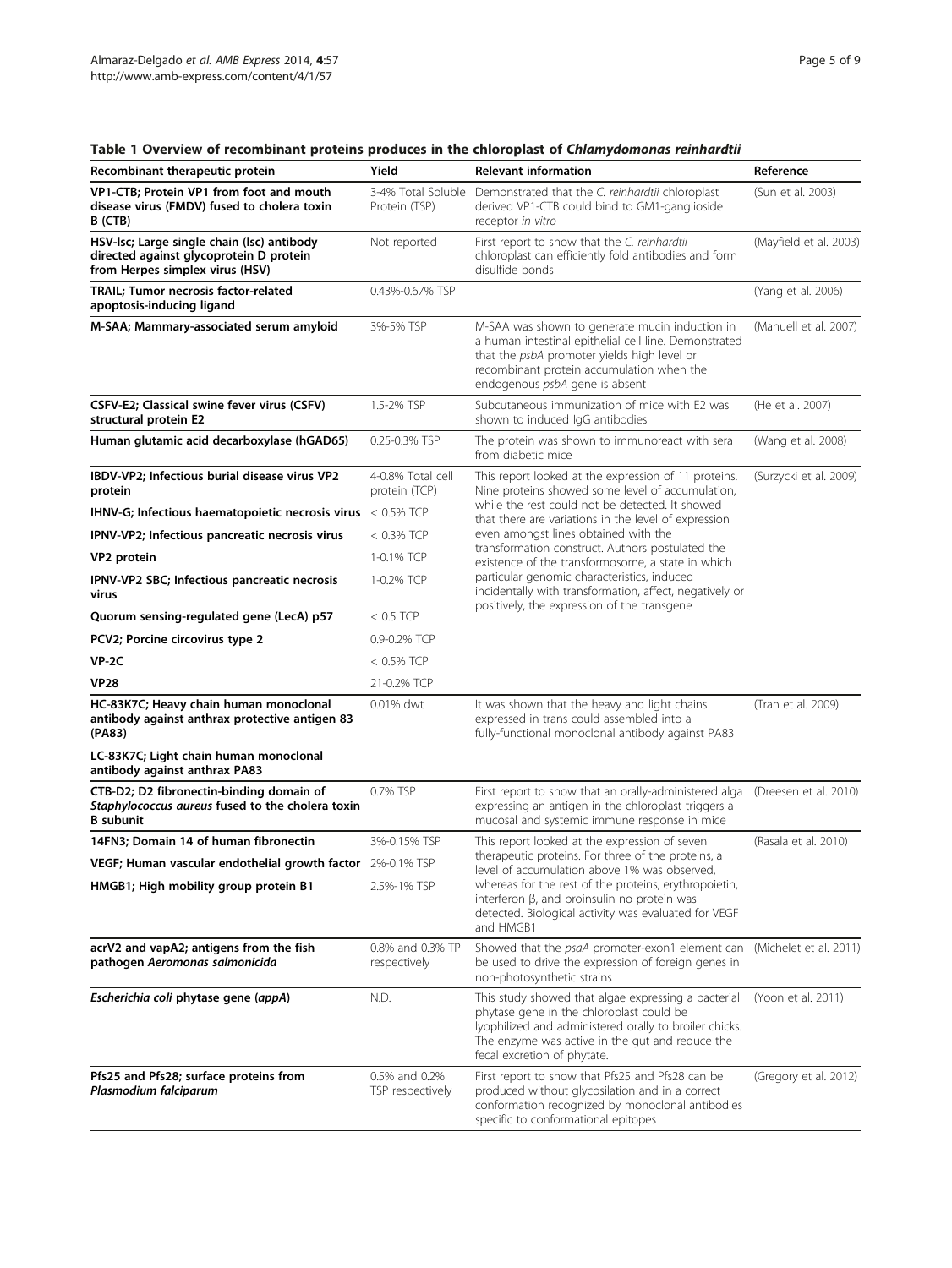| αCD22PE40; monomeric immunotoxin<br>consisting on the single chain antibody that<br>recognizes the CD22 surface protein from<br>B-cells, fused to domains II and III of exotoxin<br>A (PE40) from Pseudomonas aeruginosa | $0.3\% - 0.4\%$ TSP | First report to show that immunotoxins can be<br>produced in an eukaryotic system without being<br>toxic to the cell.                                                                                               | (Tran et al. 2013b)   |
|--------------------------------------------------------------------------------------------------------------------------------------------------------------------------------------------------------------------------|---------------------|---------------------------------------------------------------------------------------------------------------------------------------------------------------------------------------------------------------------|-----------------------|
| aCD22HCH23PE40; dimeric version of<br>$\alpha$ CD22PE40                                                                                                                                                                  | $0.2\% - 0.3\%$ TSP |                                                                                                                                                                                                                     |                       |
| CtxB-Pfs25; Plasmodium falciparum surface<br>protein 25 fused to the $\beta$ subunit of the cholera<br>toxin from Vibrio cholera                                                                                         | 0.09% TSP           | Demonstrated that the fusion protein can induced<br>IgA antibodies when administered orally as part of a<br>lyophilized powered. However, IgG antibodies could<br>not be elicited with this route of administration | (Gregory et al. 2013) |
| aCD22Gel; single chain antibody targeting the<br>CD22 receptor from B-cells, fused to the<br>eukaryotic ribosome inactivating protein,<br>gelonin, from Gelonium multiflorm                                              | 0.2%-0.3% TSP       | Demonstrated that immunotoxin can efficiently<br>bind to cancerous B-cells in vitro and kill them<br>without affecting non B-cells                                                                                  | (Tran et al. 2013a)   |
| aCD22CH23Gel; dimeric version of aCD22Gel                                                                                                                                                                                | $0.1\% - 0.2\%$ TSP |                                                                                                                                                                                                                     |                       |

#### Table 1 Overview of recombinant proteins produces in the chloroplast of Chlamydomonas reinhardtii (Continued)

using a whole-cell lyophilized preparation, IgA antibodies against CtxB and Pfs25 were detected but no IgG antibodies against Pfs25 (Gregory et al. [2013\)](#page-7-0). This could have been the result of CtxB not being the most appropriate adjuvant for oral vaccination with Pfs25. In contrast, it had been previously demonstrated that when Psf25 was purified and injected into mice an IgG response was observed (Gregory et al. [2012](#page-7-0)). If other adjuvants can perform better than CtxB in conjunction with Pfs25 or if some antigen will simply not elicit an immune response when administered orally remains to be investigated.

Even though, these two cases clearly demonstrate that it could be possible to lyophilize algae expressing antigens and use the powder as a vehicle to administer antigens orally, further studies are needed to demonstrate the safety and efficacy of a broader number of antigens. It has been suggested that vaccines produced in edible organisms such as plants, algae or yeast could potentially be administered orally, however, it is not clear yet how dosage could be controlled consistently. Freeze-drying the product could help solve this problem, as the concentration would be easier to determine in a powder (Gregory et al. [2013\)](#page-7-0). Antigens in lyophilized algae have been shown to be stable at room temperature over a period of months (Dreesen et al. [2010;](#page-7-0) Gregory et al. [2013](#page-7-0)). A powder that is stable at room temperature may help overcome the problems associated with the cold chain in the distribution of vaccines in developing countries.

# Other therapeutic proteins

In the first report of a recombinant mammalian protein produced in algae, and one of the highest level of protein accumulation yet reported for the chloroplast of C.

reinhardtii, (Manuell et al. [2007\)](#page-7-0) have demonstrated that it is possible to produce a bovine mammary-associated serum amyloid (M-SAA) protein at levels above 5% of TSP in the chloroplasts of a photosynthetic strain. M-SAA is found in the colostrum of mammals and can induce mucin synthesis in mammalian gut epithelial cells, which could offer protection against intestinal bacterial and viral infections in newborns. M-SAA accumulated predominantly as a soluble protein and was shown to be bioactive when assessed by the induction of mucin in a human intestinal epithelial cell line (HT29) in vitro.

Manuell et al. ([2007](#page-7-0)) have also demonstrated the influence of the product of the psbA gene in the expression of genes driven by the psbA promoter. When M-SAA was expressed from the psbA promoter in a non-photosynthetic strain (that is a line lacking the psbA gene) the protein accumulated to 3% TSP. When photosynthesis was restored by introduction of a psbA gene under the control of a psbA promoter, M-SAA did not accumulate. Interestingly, M-SAA accumulated up to 5% of TSP (12% total protein) when photosynthesis was restored by using the *psbA* gene under the control of the *psbD* promoter. As in both cases the D1 protein was present, there seemed to be a competition between the *psbA* mRNA and the M-SAA mRNA for translation (in which the psbA mRNA was favoured). Other reports have also shown that high levels of protein can accumulate from the *psbA* promoter when the endogenous psbA gene has been deleted (Rasala et al. [2010](#page-7-0)).

The second report for a human protein produced in the chloroplast of C. reinhardtii was for Glutamic Acid Decarboxylase 65 (hGAD65), which is a key autoantigen in insulin dependent diabetes mellitus (IDDM) (Wang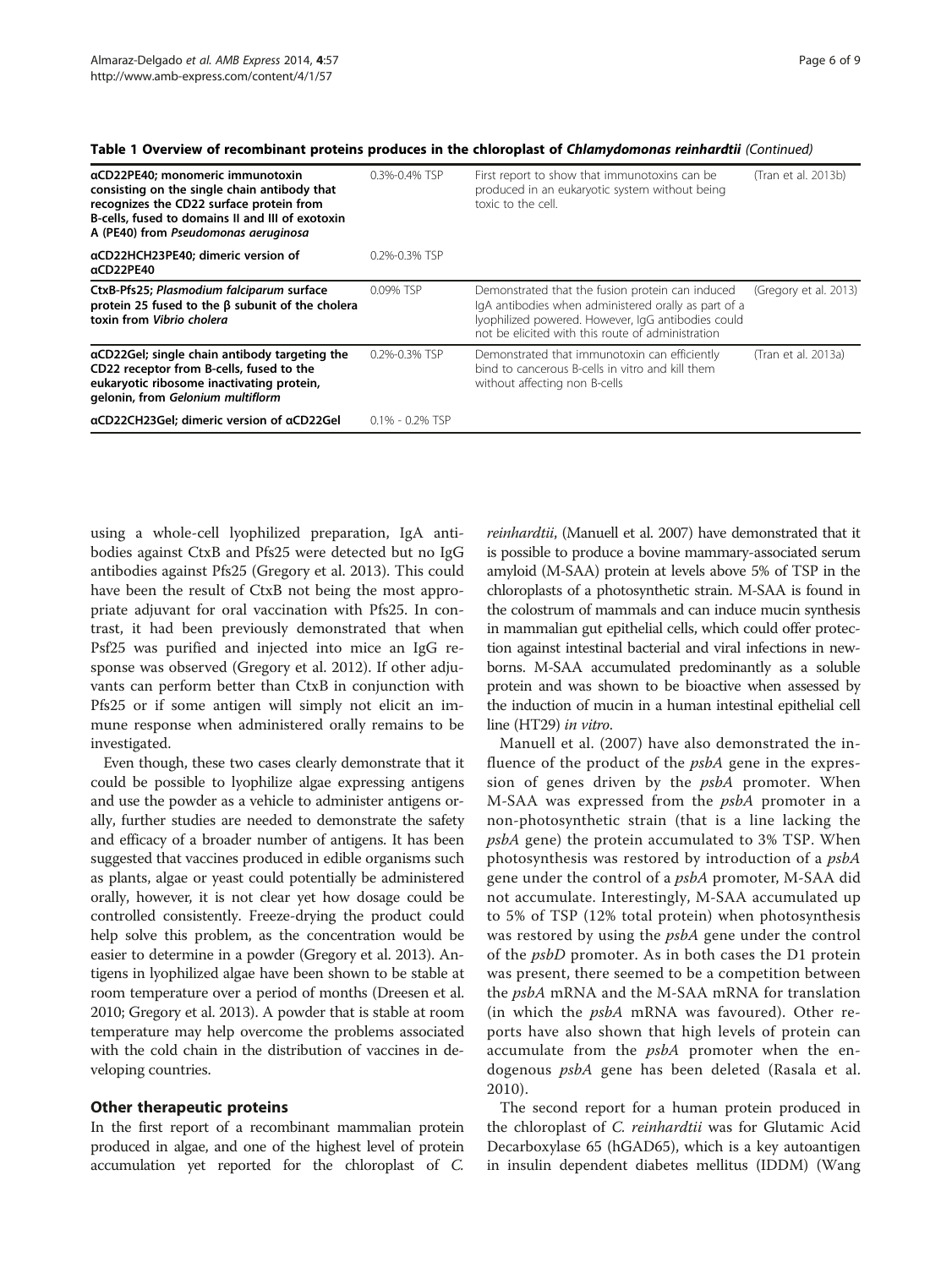et al. [2008\)](#page-8-0). hGAD65 has been identified as an important marker for the prediction and diagnosis of type 1 diabetes, as antibodies against it are present before the onset of the disease and it is believed that tolerance to this autoantigen can be induced using a vaccination-like scheme. Wang et al. [\(2008\)](#page-8-0) transformed the chloroplast of C. reinhardtii with the native non codon-optimized hGAD65 gene under control of the chloroplast rbcL promoter. The presence of hGAD65 was confirmed by western blotting using anti-GAD antibodies and the level of accumulation accounted for up to 0.3% TSP, a significantly higher value when compared to the 0.04% TSP obtained for a nuclear transgenic plant (Avesani et al. [2010](#page-7-0)). The antigenicity of algal-derived hGAD65 was determined by its immunoreactivity with sera from diabetic patients.

In an extensive study, Rasala et al. [\(2010](#page-7-0)) evaluated the expression of a diverse group of therapeutic human proteins in C. reinhardtii chloroplast. Four out of the seven proteins reported in the study accumulated to levels above 1% TSP. All four proteins 10FN3, 14FN3, HMGB1, and VEGF were expressed using the *psbA* and atpA promoters and were shown to be biologically active. In a follow up report, (Rasala et al. [2011\)](#page-7-0) reported the expression of 14FN3, a potential antibody mimic, using a line that lacked the psbA gene, and hence, was non-photosynthetic. Lines expressing the 14FN3 from the wild-type psbA promoter and from a chimeric promoter (obtained by fusing the 16S rDNA promoter and the psbA 5'UTR) were generated. In parallel, using a photosynthetically active strain, the psbD, atpA, and the chimeric16S  $rDNA + atpA 5'UTR$  promoters driving the expression of 14FN3 were used to generate transplastomic lines. The wild type psbA promoter allowed for the accumulation of 14FN3 to 0.5% TSP but only in the non-photosynthetic strain. The chimeric  $16S + atpA$  and  $16S + psbA$  promoters also yielded significant amounts of the heterologous protein in photosynthetic strains, 0.23% and 0.21% respectively. Finally, the wild type  $atpA$ and *psbD* promoters supported only low levels of expression for 14FN3.

Proteins with enzymatic activity intended for animal use have also been produced in the chloroplast of C. reinhardtii (Yoon et al. [2011](#page-8-0)). Nine versions of a phytase gene of bacterial or fungal origin were used to generate transplastomic lines. Microbial phytases are used as food additives to increase phosphorus utilization from phytate in the livestock industry with the aim of reducing fecal phytates and inorganic phosphate (iP) outputs. (Yoon et al. [2011\)](#page-8-0) recovered transplastomic algae but only in the case of strain where a full-length, codon-optimized version of the  $E$ . *coli appA* gene  $(E$ -OPT) phytase was used, enzymatic activity could be detected (10 U/g of algae).

Strains of algae expressing the enzyme phytase were lyophilized and directly added as a food additive, termed Chlasate, to deliver the enzyme with no need of purification. Using this transgenic phytase at 500 U/kg in the diet of young broiler chicks, the fecal phytate excretion was reduced by 43% while the assimilation of iP increased to 41%, as compared to those of chicks fed with only the basal diet. The effectiveness of Chlasate to break down the dietary phytates was comparable with that of a commercial fungal phytase.

To make the final product, cell pastes were directly frozen once with liquid nitrogen, thawed, frozen again and dried with a lyophilizer to obtain a dry cell powder. The one-step frozen-thawing procedure seemed to be sufficient to rupture the *C. reinhardtii* cells and release a functional phytase. The major advantage of using transgenic microalgae for oral delivery is that several processing steps from raw material to the edible final product can be omitted.

# Final remarks and conclusions

It is now clear that chloroplast transformation in C. reinhardtii can be consistently accomplished and used to generate transplastomic strains that accumulate recombinant heterologous proteins with therapeutical applications. Although it is still behind the achievements chloroplast transformation has had in land plants has had (Daniell et al. [2009](#page-7-0)), the technology has successfully been used in laboratories around the world to produce diverse bacterial, viral, and human proteins.

To achieve high levels of foreign protein accumulation, diverse endogenous and chimeric promoters have been developed. In some cases, recombinant proteins have accumulated up to 20% of the TSP (Surzycki et al. [2009](#page-8-0)), although 1-5% TSP is the most common accumulation range for several proteins (Manuell et al. [2007;](#page-7-0) Rasala et al. [2010\)](#page-7-0). In some other cases low to undetectable levels of protein accumulation have been encountered (Rasala et al. [2010;](#page-7-0) Surzycki et al. [2009\)](#page-8-0), stressing the importance of diverse factors in the regulation of gene expression. At present time there is no way of predicting which genetic elements would be better suited for the expression of a particular foreign gene. Some promoters seem to work and yield reasonable levels of expression for some genes whilst for others they seem to be less appropriate (Rasala et al. [2010](#page-7-0)).

For some of the proteins revised in this paper, biological activity has been evaluated both *in vitro* and in vivo. In the case of antigens intended for vaccination, it has been demonstrated that a systemic and mucosal response can be induced after the administration of a lyophilized powder of the algae expressing the antigen in mice. However, after the purity and efficacy of the antigens has been demonstrated, preclinical trials are needed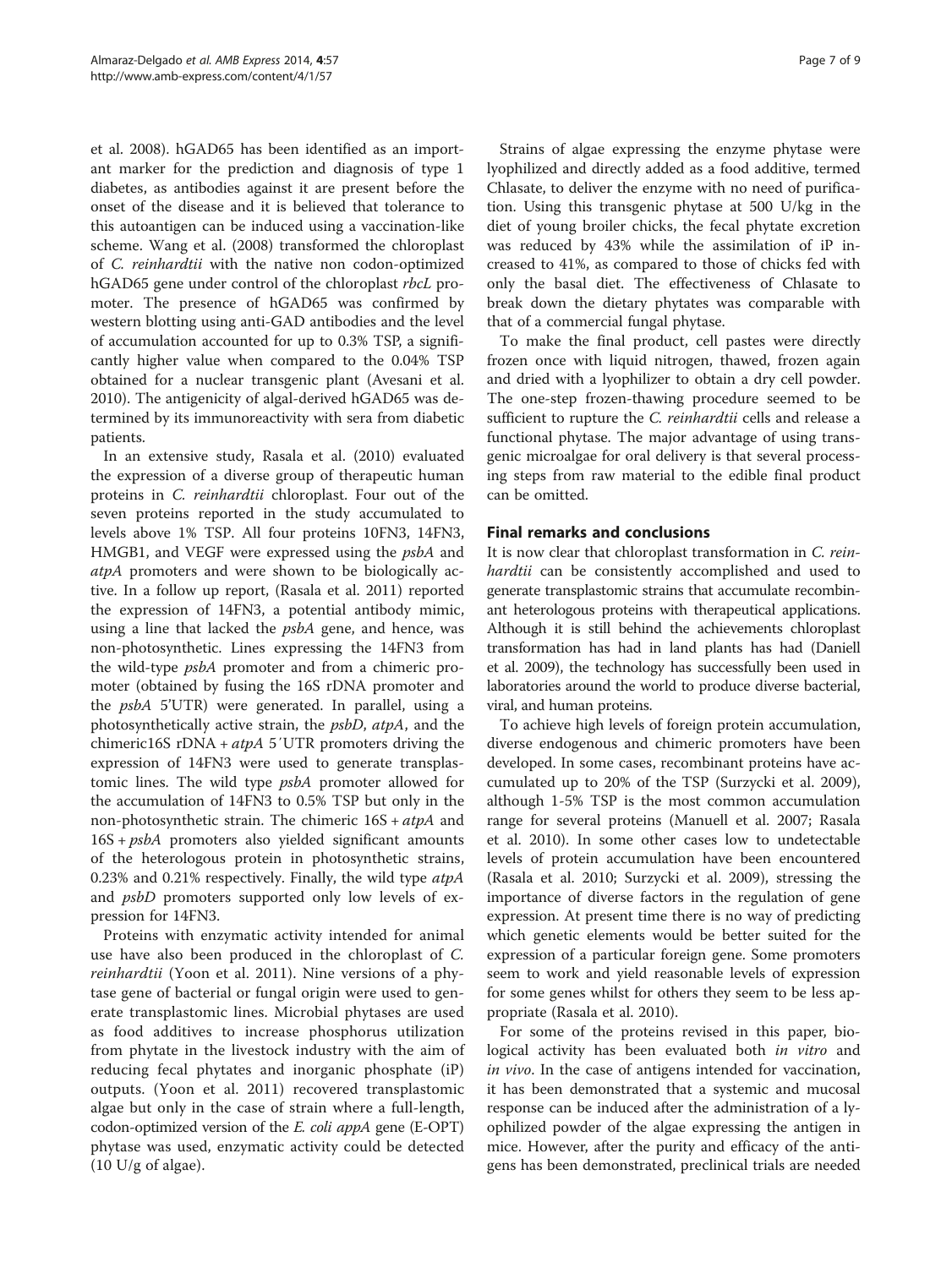<span id="page-7-0"></span>to demonstrate the safety of the chloroplast derived antigens. Next step would be to carry out clinical trials, though, this may still be a long way from current status; chloroplast-derived vaccines from plants have had a tortuous path from the laboratory to clinical trials (Rybicki [2009](#page-8-0)). It is clear that the ultimate goal of producing proteins in the chloroplast of C. reinhardtii cannot be considered accomplished until there is an algal produced protein in the market.

Besides being used as bioreactors for the production of recombinant proteins, C. reinhardtii and algae in general, have the potential of serving as tools to solve diverse problems. The spectrum of metabolites that could potentially be produced in the chloroplast of C. reinhardtii by genetic modification goes from secondary metabolites such as vitamins, carotenoids, and oils to bioplastics and biofuels (such as hydrogen, fatty acids, or solvents), etc. This would alleviate two problems, the ever-increasing worry of a decline in oil production and a reduction in atmospheric  $CO<sub>2</sub>$ . Use of algae in bioremediation, removal of toxic compounds from land, water, and air has also been contemplated but poorly studied.

Also, there is a need to expand chloroplast transformation technology to other algae species. Such species should be: 1) easily scalable, with a better ability to grow in open ponds or photobioreactors and, 2) grow faster and have little susceptibility to contamination, but most importantly, 3) strains that depending on the final use are valuable for the production of biopharmaceuticals, secondary metabolites or high energy molecules, such as lipids and sugars. A wide interest in such strains will detonate the development of genetic tools and transformation methods, which has been so far limited to C. reinhardtii.

#### Competing interests

The authors declare that they have no competing interests.

#### Author's contributions

All authors participated in drafting the manuscript and ALAD and JFU wrote all sections except for the introduction and perspectives, which were written by JABC and ESM. Table [1](#page-4-0) was produced by VHPE. All authors have given final approval of the version to be published.

#### Acknowledgements

JABC and ESM are recipients of funding for research from Instituto Politécnico Nacional (SIP-20121514). Research in the laboratory of JABC is sponsored by ICYT-DF (PIUTE 10-74, PICSA 10-174). ALAD and JFU are recipients of studentships from PIFI-IPN and from the National Council of Science and Technology (CONACYT). JABC is recipient of fellowships from EDI-IPN and COFAA-IPN. Postdoctoral visit of VHPE in the laboratory of JABC was sponsored by ICYT-DF (PIUTE 10-74). We thank Dr. José L. Castrejón Flores and Dr. Juan S. Aranda Barradas for critically reading the manuscript.

#### Received: 20 March 2014 Accepted: 19 June 2014 Published online: 13 August 2014

#### References

Arntzen C, Plotkin S, Dodet B (2005) Plant-derived vaccines and antibodies: potential and limitations. Vaccine 23:1753–1756

- Avesani L, Vitale A, Pedrazzini E, DeVirgilio M, Pompa A, Barbante A, Gecchele E, Dominici P, Morandini F, Brozzetti A, Falorni PM (2010) Recombinant human GAD65 accumulates to high levels in transgenic tobacco plants when expressed as an enzymatically inactive mutant. Plant Biotechnol J 8:862–872
- Bateman JM, Purton S (2000) Tools for chloroplast transformation in Chlamydomonas: expression vectors and a new dominant selectable marker. Mol Gen Genet 263:404–410
- Beer LL, Boyd ES, Peters JW, Posewitz MC (2009) Engineering algae for biohydrogen and biofuel production. Curr Opin Biotech 20:264–271
- Bock R (2014) Genetic engineering of the chloroplast: novel tools and new applications. Curr Opin Biotech 26:7–13
- Borowitzka MA (1999) Commercial production of microalgae: ponds, tanks, and fermenters. Prog Ind M 35:313–321
- Boynton JE, Gillham NW, Harris EH, Hosler JP, Johnson AM, Jones AR, Randolph-Anderson BL, Robertson D, Klein TM, Shark KB (1988) Chloroplast transformation in Chlamydomonas with high velocity microprojectiles. Science 240:1534–1538
- Carrillo C, Wigdorovitz A, Oliveros JC, Zamorano PI, Sadir AM, Gomez N, Salinas J, Escribano JM, Borca MV (1998) Protective immune response to foot-andmouth disease virus with VP1 expressed in transgenic plants. J Virol 72:1688–1690
- Daniell H, Singh ND, Mason H, Streatfield SJ (2009) Plant-made vaccine antigens and biopharmaceuticals. Trends Plant Sci 14:669–679
- Day A, Goldschmidt-Clermont M (2011) The chloroplast transformation toolbox: selectable markers and marker removal. Plant Biotechnol J 9:540–553
- Demain AL, Vaishnav P (2009) Production of recombinant proteins by microbes and higher organisms. Biotechnol Adv 27:297–306
- Dreesen IA, Hamri GC-E, Fussenegger M (2010) Heat-stable oral alga-based vaccine protects mice from Staphylococcus aureus infection. J Biotechnol 145:273–280
- Georgianna DR, Mayfield SP (2012) Exploiting diversity and synthetic biology for the production of algal biofuels. Nature 488:329–335
- Gimpel JA, Specht EA, Georgianna DR, Mayfield SP (2013) Advances in microalgae engineering and synthetic biology applications for biofuel production. Curr Opin Chem Biol 17:489–495
- Gregory JA, Li F, Tomosada LM, Cox CJ, Topol AB, Vinetz JM, Mayfield S (2012) Algae-produced Pfs25 elicits antibodies that inhibit malaria transmission. PLoS One 7:e37179
- Gregory JA, Topol AB, Doerner DZ, Mayfield S (2013) Alga-produced cholera toxin-Pfs25 fusion proteins as oral vaccines. Appl Environ Microb 79:3917–3925
- Guiry MD (2012) How many species of algae are there? J Phycol 48:1057–1063
- Harris EH (2001) Chlamydomonas as a model organism. Annu Rev Plant Biol 52:363–406
- He D-M, Qian K-X, G-F SHEN, Zhang Z-F, Li Y-N, Su Z-L, Shao H-B (2007) Recombination and expression of classical swine fever virus (CSFV) structural protein E2 gene in Chlamydomonas reinhardtii chroloplasts. Colloids Surf B Biointerfaces 55:26–30
- Kindle KL (1990) High-frequency nuclear transformation of Chlamydomonas reinhardtii. Proc Natl Acad Sci U S A 87:1228–1232
- Leader B, Baca QJ, Golan DE (2008) Protein therapeutics: a summary and pharmacological classification. Nat Rev Drug Discov 7:21–39
- Makino T, Skretas G, Kang TH, Georgiou G (2011) Comprehensive engineering of Escherichia coli for enhanced expression of IgG antibodies. Met Eng 13:241–251
- Maliga P, Bock R (2011) Plastid biotechnology: food, fuel, and medicine for the 21st century. Plant Physiol 155:1501–1510
- Manuell AL, Beligni MV, Elder JH, Siefker DT, Tran M, Weber A, McDonald TL, Mayfield SP (2007) Robust expression of a bioactive mammalian protein in Chlamydomonas chloroplast. Plant Biotechnol J 5:402–412
- Mayfield SP, Franklin SE, Lerner RA (2003) Expression and assembly of a fully active antibody in algae. Proc Natl Acad Sci U S A 100:438–442
- Michelet L, Lefebvre-Legendre L, Burr SE, Rochaix J-D, Goldschmidt-Clermont M (2011) Enhanced chloroplast transgene expression in a nuclear mutant of Chlamydomonas. Plant Biotechnol J 9:565–574
- Rasala BA, Muto M, Lee PA, Jager M, Cardoso RM, Behnke CA, Kirk P, Hokanson CA, Crea R, Mendez M, Mayfield SP (2010) Production of therapeutic proteins in algae, analysis of expression of seven human proteins in the chloroplast of Chlamydomonas reinhardtii. Plant Biotechnol J 8:719–733
- Rasala BA, Muto M, Sullivan J, Mayfield SP (2011) Improved heterologous protein expression in the chloroplast of Chlamydomonas reinhardtii through